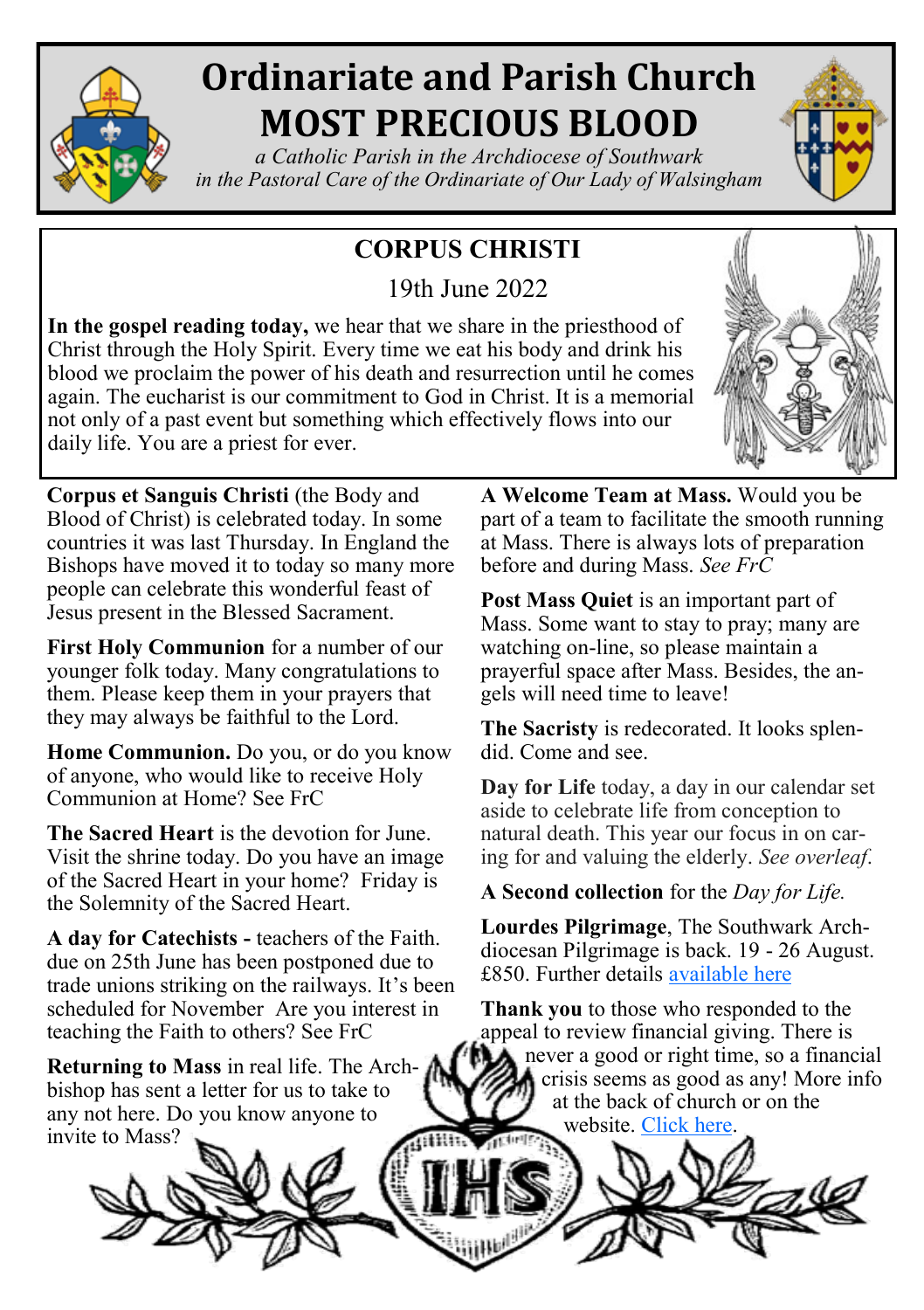

### **Caring for the Older Person**

The focus of the Day for Life this year is older persons. The COVID pandemic highlighted the desperate plight of many older people, especially those in care homes and those struggling with long-term chronic conditions such as dementia. They carried the highest burden which included prolonged isolation, the distress for families being unable to visit, delayed medical interventions and tragic, isolated, deaths followed by shortened, minimal, funeral rites. Many family members and friends continue to bear the wound of deep grief which hurts and is still in need of healing.

**We invite people to think again about the value and worth of older persons in families, in society, and to make practical choices to build bridges between the generations.** <sup>1</sup>

*Rt Revd John Sherrington, Bishop for Life Issues*

#### **Valuing older persons**

There are many challenges which we face; the way in which we provide care for older persons, its cost and the means of payment, the shortage of staff in care homes, the time and energy needed to help older people feel valued and wanted. Many feel they have become a burden or can feel treated as a burden, a 'bed-blocker', or a nuisance because they move more slowly, struggle with more physical challenges and live a different rhythm of life. They often feel vulnerable and worry when they hear talk about and even concrete proposals for the legislation of assisted suicide and euthanasia. We share their concerns and in better valuing older persons need to find new ways of building bridges by our actions.

## **Pope's Catechesis**

Pope Francis has recently offered a very different and more positive perspective. In his *Catechesis on Old Age*, he writes: "The alliance between generations, which restores all ages of life to the human, is our lost gift and we have to get it back. It must be found, in this throwaway culture and in the culture of productivity."

He invites us to listen to the dreams of older women and men and to learn from their wisdom (Joel 2:28). Older persons have a different rhythm to life from which we can learn. He continues:

"The arrogance of the time on the clock must be converted into the beauty of the rhythms of life."

#### **Provide accessible palliative care**

We invite people to think again about the value and worth of older persons in families, in society, and to make practical choices to build bridges between the generations. We call for people and parishes to devote quality time, energy and creativity in caring for the older persons in our communities.

We invite engagement in political debate on providing adequately resourced care of the older person so that no-one feels like a burden in our society.

We challenge our politicians and healthcare system to provide accessible palliative care for all the dying.

We encourage people to learn from a closer accompaniment of the elderly that there is a real richness in the journey through old age, which offers a deeper meaning and a new rhythm to the whole of life; something which can be celebrated and lived with hope in eternal life.

*St Joachim and St Anne, pray for us.*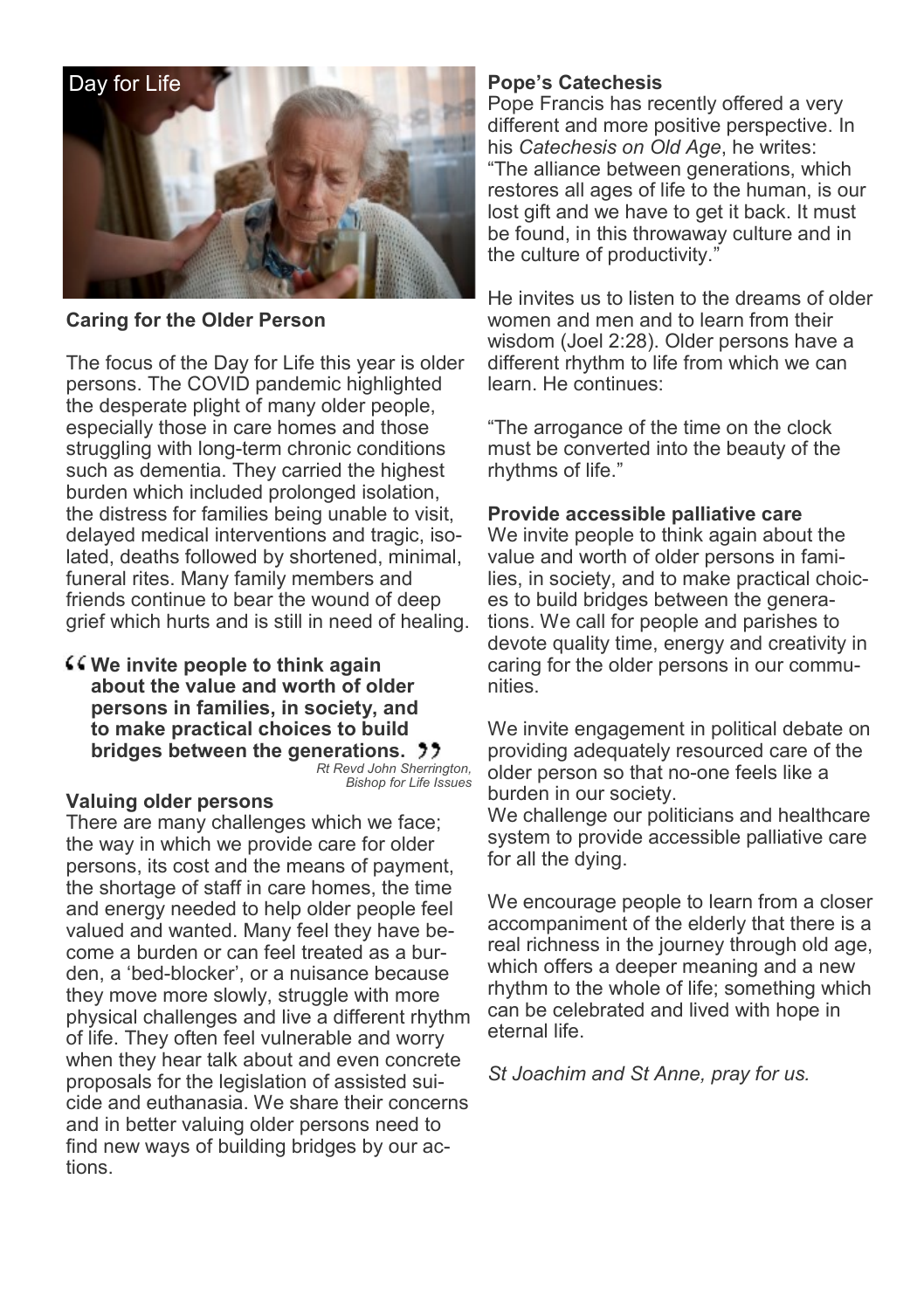#### **First Holy Communion**

*Please pray for those who will be receiving Holy Communion for the first time today.*



**Pray for Peace in Russia and Ukraine**



**What is the Eucharistic Fast?** It is to refrain from eating or drinking anything for one hour before receiving Holy Communion. Unless you are on medication, sick or caring for someone who is sick, this is expected of all Catholics.

**Should I always receive Holy Communion?** Only if you are in a state of Grace. If there is something you know you have done, or living a life not as a Catholic, then go to confession before going to Holy Communion. You don't have to receive HC every Sunday, just be at Mass every Sunday.

**I noticed that lots of people receive on the tongue rather than in their hands**. Yes, this is the preferred way. Whilst it is permissible to receive in the hand, it has the action of taking, rather than receiving, and we can only really receive and never take from God.

**If I'm late, can I receive HC?** Yes, if it's not your fault. The bigger question is why don't care about being late?

**Should I go to Mass every Sunday?** Why would you not want to be?

# **Anima Christi**

Soul of Christ, sanctify me. Body of Christ, save me. Blood of Christ, inebriate me. Water from the side of Christ, wash me. Passion of Christ, strengthen me. O Good Jesu, hear me. Within thy wounds hide me. Suffer me not to be separated from thee From the malicious enemy, defend me. In the hour of my death, call me and bid me come to you that with thy saints I may praise thee for ever and ever. Amen.

 *prayer of St Ignatius Loyola*